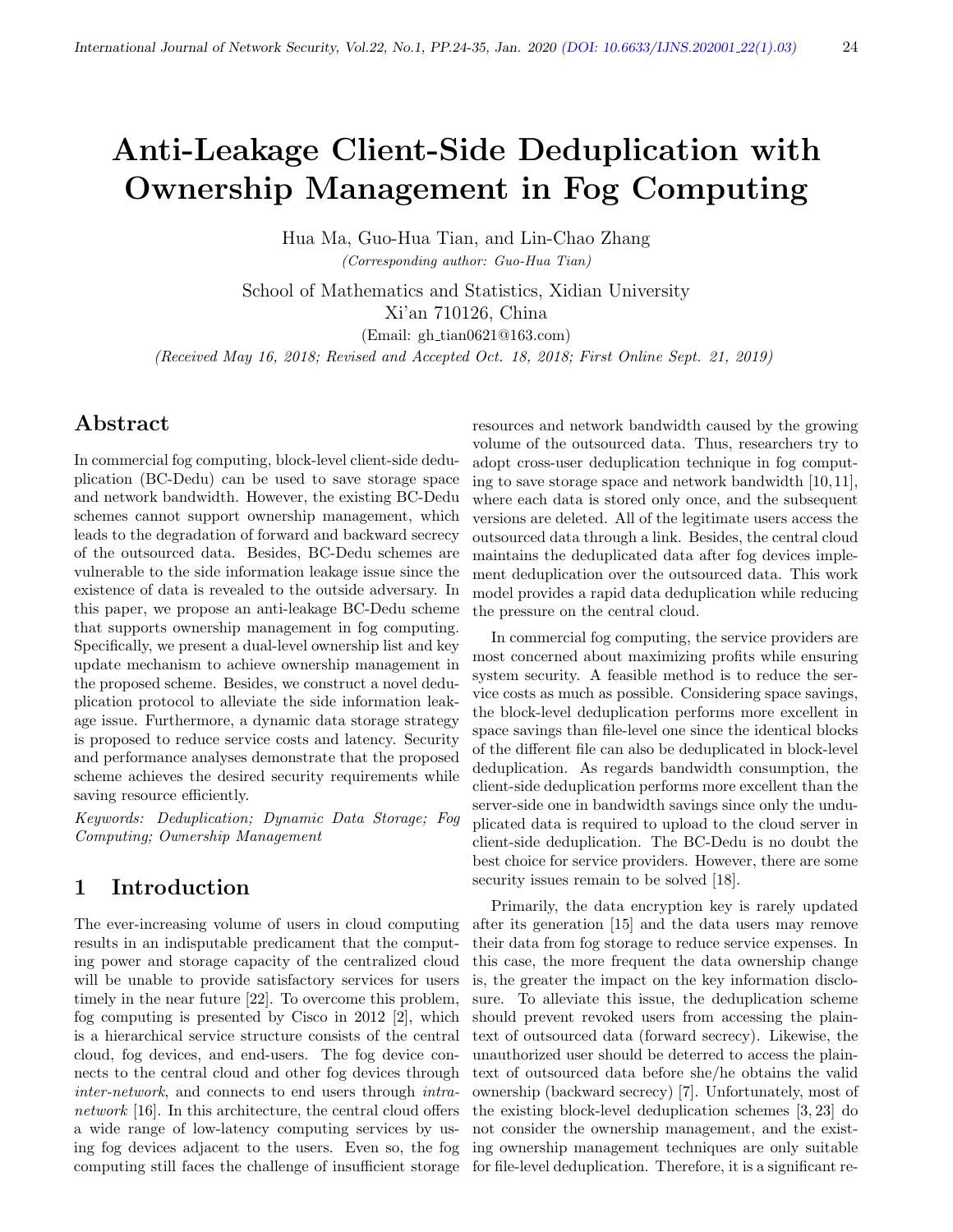search to realize the ownership management in block-level deduplication for better security and great space savings.

Besides, the client-side deduplication is vulnerable to the side information leakage issue, which means that the malicious adversary can learn the existence of outsourced data during the upload phase by analyzing the respond of the server, namely confirmation-of-file (CoF) attack [17]. This issue is an obstinate security flaw for file-level clientside deduplication, and most of the existing BC-Dedu schemes cannot alleviate this issue efficiently. Thus, the side information leakage issue is an opening security flaw that is worth exploring.

In this paper, we propose a BC-Dedu scheme over encrypted data in fog computing. Our main contributions are listed as follows:

- We propose a dual-level ownership list and key update mechanism to implement ownership management in the proposed BC-Dedu scheme.
- We construct a novel block-level deduplication protocol to alleviate the side information leakage issue, and this protocol also alleviates the security caused by duplicate-faking attack.
- To reduce the costs and latency of data service, we provide a dynamic data storage strategy to achieve efficient resource utilization by storing data according to service demand.

# 2 Related Works

Although most of the existing deduplication schemes [1, 3, 7, 9, 19, 21, 23] are presented in cloud computing rather than fog computing, the related experience is worth learning. Thus, we will introduce some representative works.

#### 2.1 Secure Client-Side Deduplication

In the original architecture of deduplication, the cloud server deduplicates the plaintext uploaded by users [5, 6], which reveals the privacy of data users to the cloud server. For better privacy, the users encrypt their data before uploading it. Unfortunately, the general cryptographic primitives obstruct the deduplication since the different users will obtain the various ciphertext by encrypting the identical data with distinct encryption keys. To realize the deduplication over encrypted data, Douceur et al. [4] proposed a promising solution called Convergent Encryption (CE) that requires different users use the hash value of the data to encrypt the data. As an extension of CE, Bellare et al. [1] presented Message-Locked Encryption (MLE) and gave a formal privacy model PRV\$-CDA and strict proof for CE. Recently, Chen et al. [3] extended MLE to block-level for secure large file deduplication and introduced the corresponding security model PRV\$- CDA-B. Zhao et al. [23] presented a variant of block-level MLE [3] named updatable block-level MLE that supports the block-level data update.

Considering the side information leakage issue caused by CoF attack in client-side deduplication, Harnik et al. [6] proposed a scheme that resists CoF attack by utilizing the client-side and server-side deduplication alternatively according to a random threshold. Based on this work, Lee et al. [13] minimize the success probability of CoF attack through optimizing the security parameters to enhance the security of outsourced data. Koo et al. [11] proposed a hybrid deduplication protocol in conjunction with client-side and server-side deduplication to alleviate the side information leakage issue in fog computing.

To prevent the malicious users who never own the target data from acquiring valid ownership with a single hash value obtained by eavesdropping, Halevi et al. [5] proposed an interactive Proof of Ownership (PoW) protocol based on the Merkle Hash tree (MHT). Xu et al. [20] proposed a client-side deduplication scheme based on MHT [5]. However, this scheme is subject to file proof reply attack. Recently, Yang et al. [21] proposed a provable method of ownership proof of encrypted data, which can resist the file proof reply attack. Nevertheless, the encryption key is easily leaked. Li et al. [14] proposed a significant application of MHT-based PoW in deduplication and auditing scenario, which resists the file proof reply attack and realizes efficient verification by allowing multiple data blocks to be challenged simultaneously. Even so, the malicious user who owns the data may launch a duplicatefaking attack (DFA) by identifying the data and uploads a poison version in the initial upload phase. Then, the subsequent uploader only can access the poison data after uploading the data. Kutylowski et al. [12] proposed a novel deduplication scheme, called TrDup, which can trace the malicious user by incorporating traceable signatures with MLE. Kim et al. [9] proposed a novel client-side deduplication scheme to prevent data users from losing data under duplicate-faking attack by using a double-tag interaction model, where the second tag is generated by the cloud server in the initial upload phase.

## 2.2 Ownership Management

Considering the forward and backward secrecy of the outsourced data, Hur *et al.* [7] proposed an ownership management technique that adopts a key-encryption keys tree to realize efficient ownership management. Based on this work, Jiang et al. [8] presented a lazy update strategy to reduce the frequency of update. However, the default user-space of this technique does not necessarily satisfy the actual demand, especially when the number of data owners changes dramatically. Besides, this technique will lead to large costs if it is employed in block-level deduplication. Koo et al. [10] proposed a novel ownership management technique in file-level deduplication, which achieves the fine-grained access control efficiently without the consideration of default user-space. Unfortunately, it only can be used in file-level deduplication since its block encryption key implies the information of the file.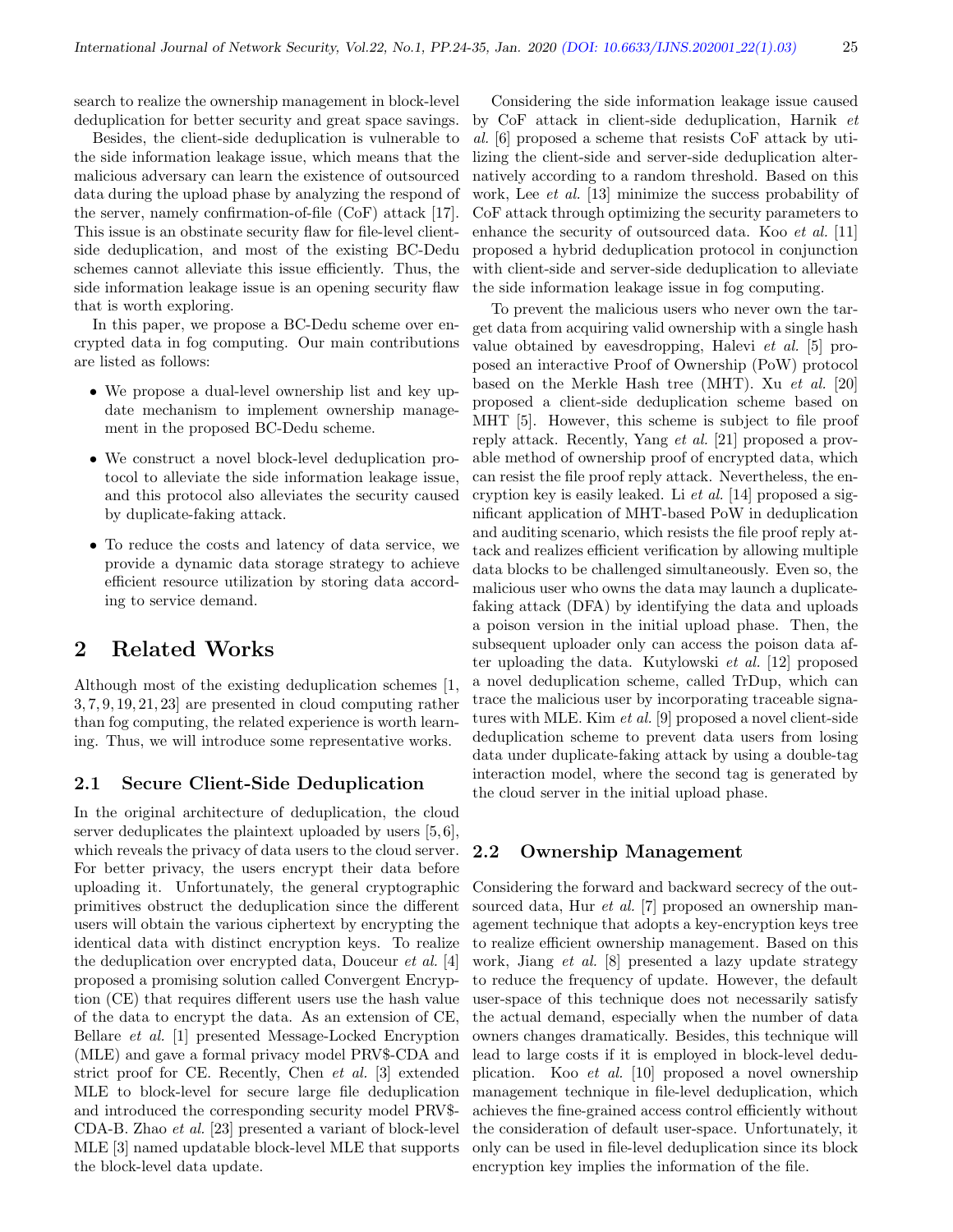# 3 Preliminary

In this section, we introduce some necessary preliminaries for the proposed deduplication scheme.

#### 3.1 Discrete Logarithm Problem (DLP)

For a group  $\mathbb{G}$  with prime order p and generator g, given  $g^a \in \mathbb{G}$ , where  $a \in \mathbb{Z}_p$ , there is no polynomial time algorithm can compute a with non-negligible probability.

## 3.2 Notations

We denote the empty string as  $\varepsilon$ , and let  $[i] = \{1, \ldots, i\}$ for  $i \in \mathbb{N}$ . If x is a vector, we denote |x| as its dimension, and denote  $x[i]$  as the *i*-th component of x, and define that  $x[i, j] = x[i] \dots x[j]$  for  $1 \le i \le j \le |x|$ . For a finite set S,  $|S|$  denotes its size and  $s \stackrel{r}{\longleftarrow} S$  represents that an element s is uniformly selected in S. An operation that employs the algorithm  $\mathcal A$  on inputs  $x_1, \ldots$  randomly is denoted as  $y \stackrel{\sim}{\longleftarrow} \mathcal{A}(x_1,\ldots)$ . We define the guessing probability  $\mathcal{GP}(X)$  and min-entropy  $\mathcal{H}_{\infty}(X)$  of a random variable X as  $\max_x \Pr[X = x] = 2^{-H_{\infty}(X)}$ . Besides, for a random variable  $X$  given a random variable  $Y$ , we denote its conditional guessing probability  $\mathbb{GP}(X | Y)$  and conditional min-entropy  $H_{\infty}(X|Y)$  as  $\sum_{y} Pr[Y=y] \cdot \max_{x} Pr[X=x]$  $x|Y=y|=2^{-H_{\infty}(X|Y)}$ .

## 3.3 Unpredictable Sources

Suppose that a polynomial-time algorithm is a source M, which takes  $1^{\lambda}$  as input, outputs  $(M, Z)$ , where M is a message vector in  $\{0,1\}^*$  and  $Z \in \{0,1\}^*$  denotes some auxiliary information of M. We denote the length of vector **M** as  $n(\lambda)$ , which represents the number of blocks in our context. Besides, we label the i-th block of the message **M** with **M**[i] for all  $i \in [1, n(\lambda)]$ . Due to the block-level deduplication architecture of the proposed scheme, we suppose the sources output message vector over  $\{0,1\}^B$ , where B is the size of data block. Thus,  $\mathbf{M}[i] \in \{0,1\}^B$  for all *i*. Furthermore, we require that  $M[i_1] \neq M[i_2]$  for all distinct  $i_1, i_2 \in [n(\lambda)]$  to bar against trivial adversary. A source  $\mathcal M$  is unpredictable if  $GP_{\mathcal{M}} = \max_i \{GP(M[i] | Z) \}$  is negligible.

## 3.4 Block-Level MLE

According to Chen et al's works [3], a block-level MLE scheme is composed of the following algorithms:

- Setup: inputs the security parameter  $1^{\lambda}$  and returns the system parameters P.
- KeyGen: Inputs the system parameters  $P$  and a file  $M = M[1]\| \dots \| M[n],$  runs the following two subalgorithms and outputs a master key  $k_{mas}$  and block keys  $\{k_i\}_{1\leq i\leq n}$ , respectively.
	- 1) M-KeyGen: Takes  $P$  and  $M$  as input, returns the master key  $k_{mas}$ .
- 2) B-KeyGen: Takes  $P$  and  $M[i]$  as input, returns the block key  $k_i$ .
- Enc: Inputs  $P$ , a block  $M[i]$  and corresponding block key  $k_i$ , outputs the block ciphertext  $C[i]$ .
- Dec: Inputs  $P$ , a block ciphertext  $C[i]$  and block key  $k_i$ , outputs the block  $M[i]$  or  $\perp$ .
- TagGen: Inputs  $P$  and a file  $M$ , runs the following sub-algorithms and outputs file tag  $t$  and block tags  ${T<sub>i</sub>}<sub>1</sub> <sub>i < n</sub> respectively.$ 
	- 1) M-TagGen: Inputs  $P$  and  $M$ , outputs the file tag t.
	- 2) B-TagGen: Takes P and a block  $M[i]$  as input, returns the block tag  $T_i$ .
- PoWPrf: Inputs the challenge  $\mathcal Q$  and a file  $M$ , outputs a response P
- PoWVer: Inputs the challenge  $\mathcal{Q}$ , the file tag t, the block tags  $T_{i1 \leq i \leq n}$ , and the response  $P$ , outputs True or False.

## 3.5 PRV\$-CDA-B Game

Based on the architecture of block-level MLE, Chen et al. [3] introduced a privacy model for block-level MLE scheme, called PRV\$-CDA-B, which argues that a blocklevel MLE scheme is secure under chosen distribution attacks if no polynomial-time adversary  $\mathcal A$  can win the following chosen distribution attack game PRV\$-CDA-B with non-negligible advantage:

- Setup: An adversary  $A$  sends the challenger  $C$  the description of an unpredictable block-source  $\mathcal{M}$ , and  $\mathcal{C}$ generates and returns the system parameter  $P$  to  $\mathcal{A}$ .
- Challenge: C selects  $b \leftarrow \{0, 1\}$  randomly. If  $b =$ 0, C runs M as  $(M^0, Z) \leftarrow \mathcal{M}(\lambda)$ . Otherwise, C chooses  $M^1$  from  $\{0,1\}^{\vert M^0\vert}$  uniformly and randomly, and set  $\mathbf{M} = \mathbf{M}^b$ . We denote *n* as the number of blocks. For each  $i \in [1, n]$ , C computes: block keys  $k_i \leftarrow B - \text{KeyGen}(\mathbf{M}_i)$ , ciphertexts  $C_i \leftarrow B - \text{Enc}(k_i, \mathbf{M}_i)$ , and block tags:  $T_i \leftarrow$ B – TagGen $(C_i)$ , as well as the file tags:  $t \leftarrow$  $M - TagGen(M)$ . Finally, C returns auxiliary information Z, tags  $T = \{t, T_1, \ldots, T_n\}$ , and the ciphertexts  $C = \{C_1, \ldots, C_n\}$  to A.
- Output: The adversary  $A$  outputs his guess  $b'$  according to  $(C, T, Z)$ . If  $b' = b$ , then A wins the game.
- We regard  $\mathcal A$  as a PRV\$-CDA-B adversary and define the advantage of  $\mathcal A$  by

$$
Adv_{PRVS-CDA-B}^{\mathcal{A},\mathcal{M}}(\lambda) = \left| Pr[b=b'] - \frac{1}{2} \right|
$$

.

Definition 1. A block-level MLE scheme is PRV\$-CDA-B-secure if for any M and any PRV\$-CDA-B adversary  $\mathcal{A}$ , Adv $_{PRVS-CDA-B}^{A, \mathcal{M}}$  is negligible.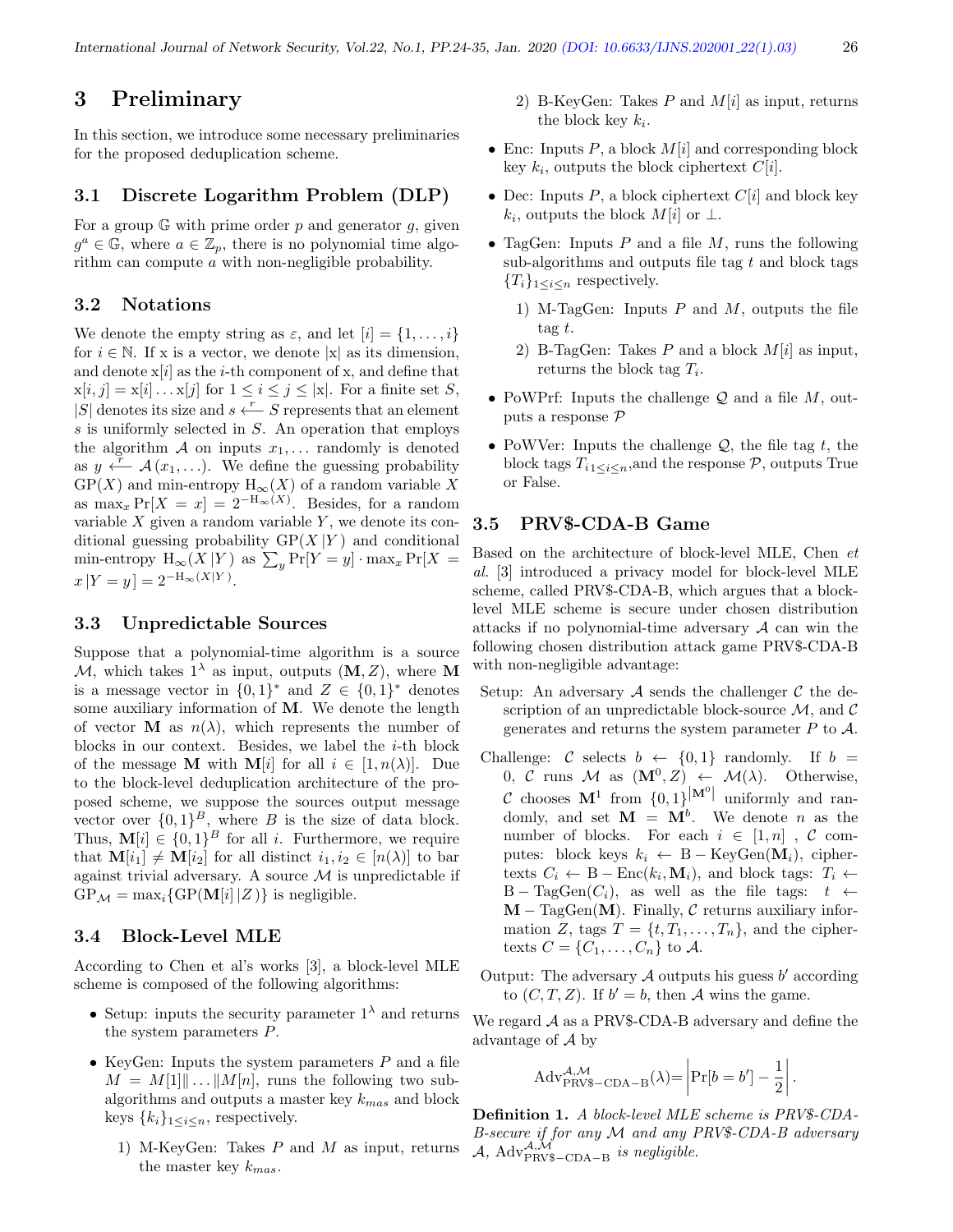

Figure 1: A Merkle Hash tree for input data with 8 blocks

## 3.6 Proof of Ownership

A demonstration of Li et al.'s [14] PoW protocol: suppose that a file C contains eight blocks. As is shown in Figure 1, the storage server constructs the MHT of C and triggers PoW process with a random challenge set  $I_c = \{2, 5\}$ . The prover computes  $h_2$ ,  $h_5$  of  $C_2$ ,  $C_5$ and corresponding auxiliary information  $\Omega_2 = (h_1, h_{34}),$  $\Omega_5 = (h_6, h_{78})$  (highlighted by green) as the ownership proof, and returns to storage server. The storage server reconstructs the root node of the MHT to verify proof:

$$
h'_{18} = h(h(h(h_1 \parallel h_2) \parallel h_{34}) \parallel h(h(h_5 \parallel h_6) \parallel h_{78})).
$$

If the proof is accepted, the prover is authorized to access this stored file. We employ this PoW protocol in the proposed scheme, and use the root value of MHT as the second file tag  $T_0$ .

# 4 System Model and Design Goals

In this section, we introduce the architecture of fog storage and define some security requirements.

## 4.1 Fog Storage System

The fog storage system consists of three system entities: Cloud, Fog, and End user (Figure 2).

- Cloud: Centralized service provider, which provides data storage and retrieval service to users, and manages the fog devices.
- Fog: Distributed entities, which are used as the proxy of the cloud to provide fast services.
- End user: Data outsourcing/retrieving entities, which are divided into initial and subsequent uploader based on whether their data has been uploaded.

We regard initial and subsequent uploader as data owners. The local fog device of a data owner is denoted as  $F_0$ , and the data storage fog device is denoted as  $F_s$ .

## 4.2 Adversarial Model

We consider the following adversaries [8] in the proposed scheme.

- Outside adversary: The outside adversary may acquire some knowledge (eg., a hash value) of the file by eavesdropping, and pretend as a common user to interact with the remote server.
- Inside adversary: The insider adversary executes the assigned tasks honestly but would like to learn as much information of file as possible. Such as the cloud server or fog devices.

We assume that all service devices are honest-but-curious, and do not collude with outside adversary.

#### 4.3 Security Requirements

Considering the aforementioned adversarial model, we propose the following security requirements [8]:

- Privacy: The proposed scheme should provide the outsourced data with PRV\$-CDA-B security [3], and prevent the plaintext of outsourced data from any illicit access.
- Integrity: End users should be allowed to verify the integrity of data during the data retrieval phase, and the proposed scheme should prevent users from losing data under duplicate-faking attack.
- Leakage resilience: Information leakage of data should be minimized as possible during data outsourcing phase.
- Forward and backward secrecy: In cross-user deduplication, forward secrecy means that the revoked users should be deterred to access the data stored in the remote storage. Backward secrecy means that the user should be prevented from accessing the data stored in the remote storage before she/he obtains the valid ownership.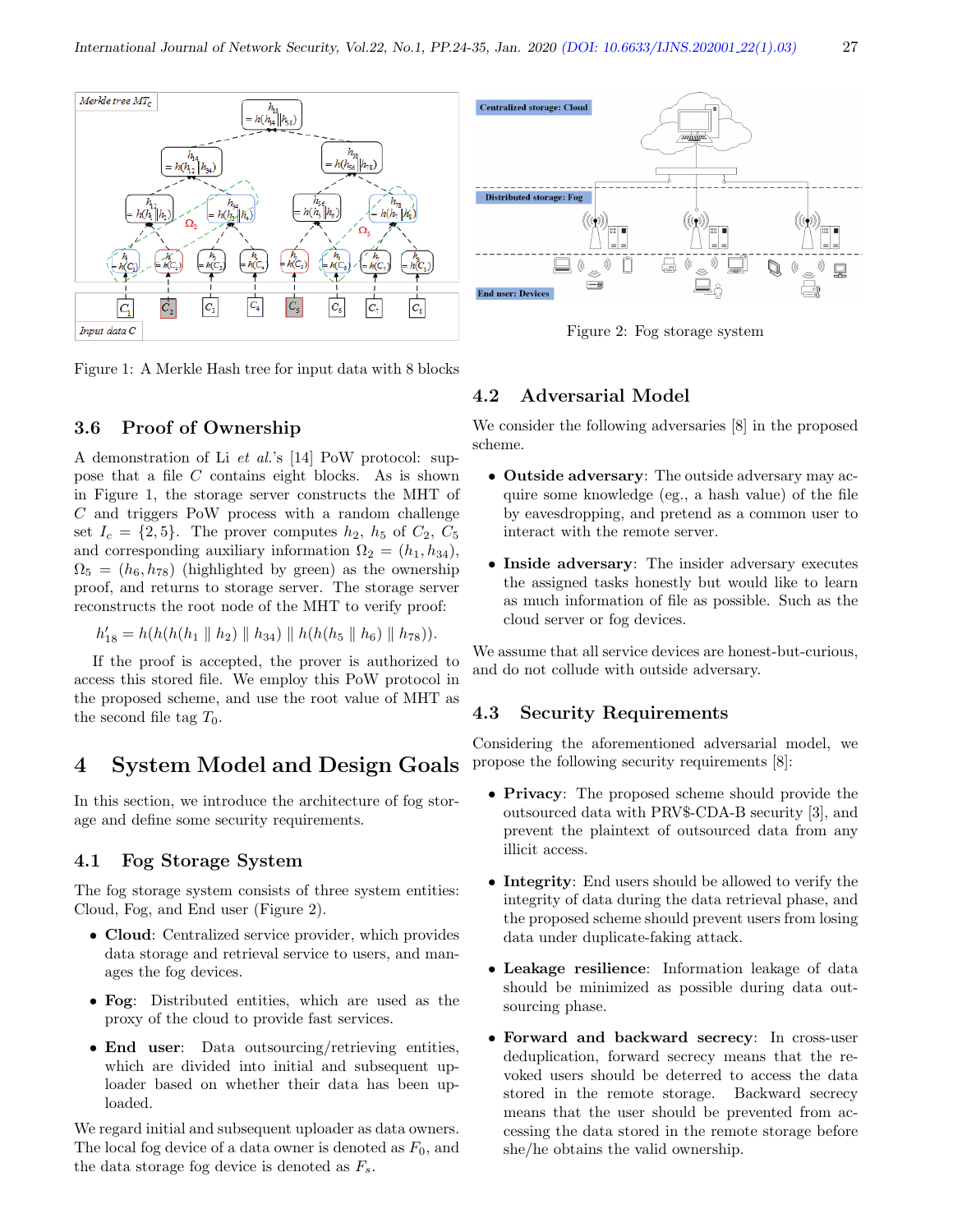Algorithm 1  $\overline{\mathbf{Setup}(1^{\lambda})}$ Select a hash function  $H: \{0,1\}^* \to \{0,1\}^{\lambda}$ , and select a  $\lambda$ -bit prime p that is the description of H. Select a symmetric encryption scheme with key length  $\lambda$ : SKE.{KeyGen, Enc, Dec}. Select a multiplicative group G with prime order p such that  $G = \langle g \rangle$  where g is the generator of G.  $Return(p,g,H,\mathbb{G})$  $\mathbf{KeyGen}(M = M_1 \parallel \cdots \parallel M_n)$ for each  $i \in [1, n]$  $k_i = H(M_i)$  $k_{mas} = H(M)$ Return( $k_{mas}$ , { $k_i$ }<sub>1≤i≤n</sub>)  $\mathbf{Enc}(\{M_i\}_{1 \leq i \leq n}, \{k_i\}_{1 \leq i \leq n})$ for each  $i \in [1, n]$  $C_i = \text{SKE}$ .Enc $(k_i, M_i)$  $C_i$  = SKE.Enc( $k_i$ ,  $M_i$ )<br>  $Ck$  = SKE.Enc( $k_{max}$ ,  $k_1 \parallel \cdots \parallel k_n$ )  $\mathrm{Return}(\{C_i\}_{1 \leq i \leq n}, \, Ck)$  $\mathrm{ReEnc}(C_i)$  $r_1 \in_R \mathbb{Z}_p^*$ <br> $Rk_i^{(1)} = g^{r_1}$  $C_i^{(1)} = C_i \cdot R k_i^{(1)}$ <br>Return $(C_i^{(1)}, R k_i^{(1)})$  $\mathbf{Update}(C_i^{(j)},\, Rk_i^{(j)})$  $r_{j+1} \in_R \mathbb{Z}_p^*$ <br>  $Rk_i^{(j+1)} \leftarrow (Rk_i^{(j)})^{r_{j+1}}$  $T^{(j)\to (j+1)} = R k_i^{(j+1)}/R k_i^{(j)}$  $C_i^{(j+1)} \leftarrow C_i^{(j)} \cdot T^{(j) \to (j+1)}$ Return $(C_i^{(j+1)}, R k_i^{(j+1)})$  $\mathbf{R} \mathbf{keyDrv}(\{R k_i^{(*)}\}_{1\leq i\leq n},\, id_s)$  $C_{Rk} = id_s \cdot (Rk_1^{(*)} \parallel \cdots \parallel Rk_n^{(*)})$  $Return(C_{Rk})$  $\textbf{TagGen}(\{C_i\}_{1 \leq i \leq n}, k_{mas})$  $T_i = H(C[i]),$  for each  $i \in [1, n]$  $t = g^{k_{mas}}$  $Return(T_i, t)$  $\textbf{Dec}(\{C_i^{(*)}\}_{1\leq i \leq n}, \, Ck, \, C_{Rk}, \, id_s, \, k_{mas})$  $Rk_1^{(*)} \parallel \cdots \parallel Rk_n^{(*)} = C_{Rk}/id_s$  $k_1 \parallel \cdots \parallel k_n = \text{SKE}.\text{Dec}(k_{mas}, Ck)$ for each  $i \in [1, n]$  $C_i \leftarrow C_i^* / R k_i^*$  $M_i = \text{SKE}.\text{Dec}(k_i, C_i)$ Return $(M = M_1 \parallel \cdots \parallel M_n)$ 

# 5 The Proposed Scheme

In this section, the proposed scheme is described in detail. The necessary algorithms are defined in Algorithm 1.

#### 5.1 Overview

In general, our scheme first runs the file-level deduplication, and performs block-level deduplication when the data does not exist in fog computing. In the upload phase, the initial uploader is required to upload the unduplicated blocks as well as some duplicate blocks selected randomly, the subsequent uploader is requested for some random duplicate blocks. All of the random blocks will be discarded. In this way, data users cannot infer the existence of the file through the existence of the data block since they implement data outsource through the similar processes. After the data outsourcing, the outsourced data should be updated to ensure forward and backward secrecy while the ownership changes. To realize the ownership management in BC-Dedu scheme, we construct a dual-level ownership list to maintain the connections between files and updated blocks. Meanwhile, we design a corresponding update algorithm for a low-cost update operation. Moreover, we propose a dynamic data storage strategy that requires storage devices store blocks based on service demand to reduce the service costs and latency in fog computing.

## 5.2 Main Construction

## 5.2.1 System Setup

A trust initializer runs the Setup algorithm to obtain and publish the system parameters. The data owners are allowed to transfer data to fog storage.





#### 5.2.2 Data Outsourcing and Deduplication

When a data owner  $u_s$  tries to upload file  $M$  to fog storage,  $u_s$  invokes the KeyGen, Enc and TagGen algorithm to compute the file tag t, block keys ciphertext  $C_k$ , block ciphertexts  $\{C_i\}_{1 \leq i \leq n}$  and tags  $\{T_i\}_{1 \leq i \leq n}$ . Then,  $u_s$  sends the upload message Upload  $||t|| \{T_i\} || C_k || id_s$ to the local fog device  $F_0$ , where  $id_s$  is the identity of  $u<sub>s</sub>$ . Notably, we regard the file data block that does not exist in the fog storage as initial block  $C_m$ , and turn the existing file block into subsequent block  $C_s$ , such that:  ${C_m}\bigcup{C_s} = {C_i}_{1 \leq i \leq n}.$ 

Initial Upload: As is illustrated in Figure 3, If  $t$  is not in  $F_0$  and the central cloud,  $F_0$  searches the initial blocks  $\{C_m\}$  with  $\{T_i\}_{1\leq i\leq n}$  in the block index list maintained by the cloud, and deduplicates the subsequent blocks with related storage devices. Besides,  $F_0$  picks some duplicate blocks  $\{C_r\}$  $(\in \{C_s\})$  ran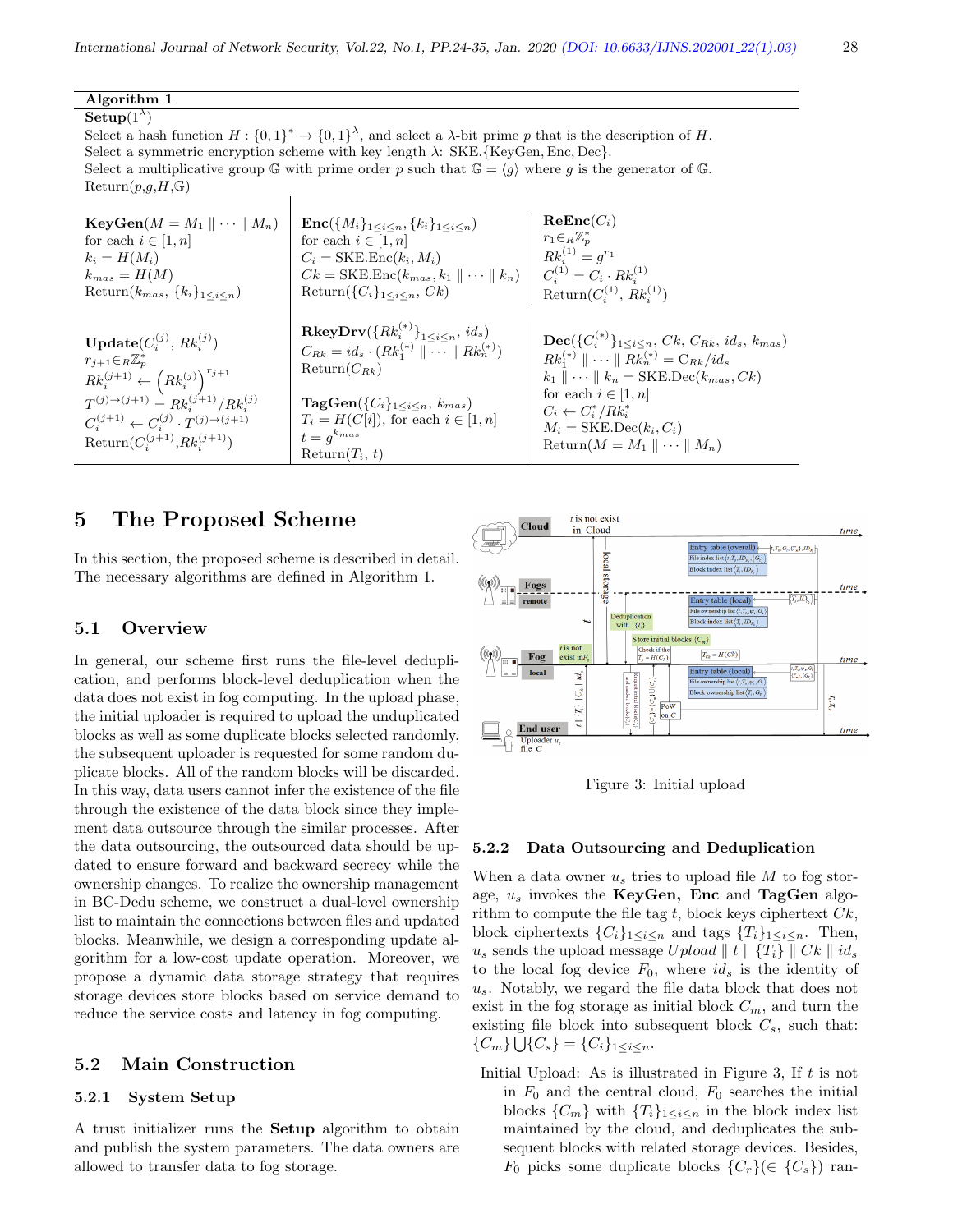domly, where the number of the random file blocks is determined by  $F_0$  according to the security requirements. Then,  $F_0$  requests  $u_s$  to return  $\{C_m\}\bigcup \{C_r\}.$ For each block  $C_i'$  returned by  $u_s$ , for each block  $C_i'$ ,  $F_0$  checks the  $H(C_i')$  with  $T_i$ , and retains the initial blocks  $\{C_m\}$  if all the checks are passed. After that,  $F_0$  triggers **PoW** protocol. If  $F_0$  accepts  $u_s$  as a valid data owner,  $F_0$  computes the tag of keys ciphertext  $T_{Ck} = H(Ck)$ . Finally,  $F_0$  returns  $T_{Ck}$  and the root value  $T_0$  of MHT to  $u_s$  for subsequent file retrieval.



Figure 4: Subsequent upload

Subsequent Upload: If t exists in  $F_0$ , the detailed process performed by  $F_0$  is described in Figure 4.  $F_0$ checks the consistency between t and  $\{T_i\}_{1\leq i\leq n}$  with  $\psi_t$ . If all the checks are passed,  $F_0$  pretends to perform initial upload by requesting some random blocks  ${C<sub>r</sub>}(\in {C<sub>s</sub>})$  from  $u<sub>s</sub>$ . For each block  $C'_i$  returned by  $u_s$ ,  $F_0$  checks the  $H(C_i')$  with  $T_i$ . If all the checks are passed,  $F_0$  discards the random blocks and triggers **PoW** protocol. If  $u_s$ 's proof is accepted,  $F_0$  computes  $T_{Ck} = H(Ck)$  and performs server-side deduplication over the key ciphertext. Finally,  $F_0$  returns  $T_{Ck}$  and  $T_0$  to  $u_s$ .

Note that when the consistency checks between  $t$  and  ${T_i}_{1 \leq i \leq n}$  are not all passed,  $F_0$  performs the remainder procedures of initial upload, which alleviates the duplicate-faking attack by allowing the subsequent uploader to outsource the data that has been suffered the duplicate-faking attack. Besides, when  $t$  exists in another fog device  $F_s$ ,  $F_s$  will employ  $F_0$  as a proxy to perform the similar subsequent upload procedures as that executed by  $F_0$  when t exists in  $F_0$ .

#### 5.2.3 Onwership Management

For forward and backward secrecy, the storage devices should update the data during the following three case.

Data Upload: In this case, the data storage devices may perform the following four operation:

- For the file C uploaded by  $u_s$  initially,  $F_0$  creates a file-level ownership list  $L_F$  :  $\langle t, T_0, \psi_t, G_t \rangle$ , where  $\psi_t$  is a map from t to  $\{T_i\}_{1 \leq i \leq n}$ . Then,  $F_0$  inserts  $u_s$  into the file ownership group  $G_t =$  $\{id_s\}.$
- For an initial block  $C_m$ ,  $F_0$  creates a blocklevel ownership list  $L_B$  :  $\langle T_m, G_{T_m} \rangle$ , where the block ownership group  $G_{T_m} = \{ID_F\}$  consists of the valid fog devices. Besides,  $F_0$  runs the **ReEnc** algorithm to re-encrypts  $C_m$ , and stores the re-encrypted ciphertext and re-encryption key  $\left\langle C_m^{(1)}, R k_m^{(1)} \right\rangle$  locally. Finally,  $F_0$  informs the central cloud to update both file-level and block-level indexes.
- For a subsequent block  $C_s$ ,  $F_0$  informs the related block storage device  $F_s$  to run Update algorithm to update re-encrypted block.
- For the file C uploaded by  $u_s$  subsequently,  $F_0$ inserts  $u_s$  into  $G_t$ , and informs related block storage devices to run the Update algorithm to update re-encrypted blocks. Then,  $F_0$  requests the central cloud to update the overall file-level ownership list.
- Data Deletion: When  $u_s$ ( $\in G_t$ ) wants to delete the file C,  $u_s$  sends the file deletion message with Delete  $\parallel t \parallel$  $T_0 \parallel id_s$  to  $F_0$ .  $F_0$  removes  $id_s$  from  $G_t$  and informs related block storage devices to run the Update algorithm to update re-encrypted blocks. Then,  $F_0$  informs the central cloud to update the overall file-level ownership list.

Data Modification: We consider the following two case of the data modification.

- Block-deletion: when  $u_s$  wants to obtain the file  $C'$  by deleting the *i*-th block of  $C, u_s$  computes the  $t'$ ,  $Ck'$  of  $C'$  and sends  $Modify \parallel t \parallel$  $T_0 \parallel T_i \parallel t' \parallel Ck' \parallel id_s$  to  $F_0$ . Then,  $F_0$  removes the identity  $id_s$  from  $G_t$  and informs the block storage device who stores  $C_i$  to run Update algorithm to update re-encrypted blocks. Subsequently,  $F_0$  performs initial upload or subsequent upload according to whether  $t'$  exists in the system. Finally,  $F_0$  informs the central cloud to update the overall file-level ownership list.
- Block-modification: when  $u_s$  wants to obtain the file  $C'$  by modifying the *i*-th block  $C_i$  of file C with  $C_i'$ ,  $u_s$  computes the new  $t', T_i', C_i', C_k'$ , then sends the modification message  $Modify \parallel$  $t \parallel T_0 \parallel T_i \parallel t' \parallel T'_i \parallel C'_i \parallel Ck' \parallel id_s$  to  $F_0$ , Finally,  $F_0$  performs the similar procedures as block-deletion.

#### 5.2.4 Retrieval

When  $u_s(\in G_t)$  wants to retrieves the file M that is stored in  $F_0$ ,  $u_s$  sends data retrieval message Retrieval ||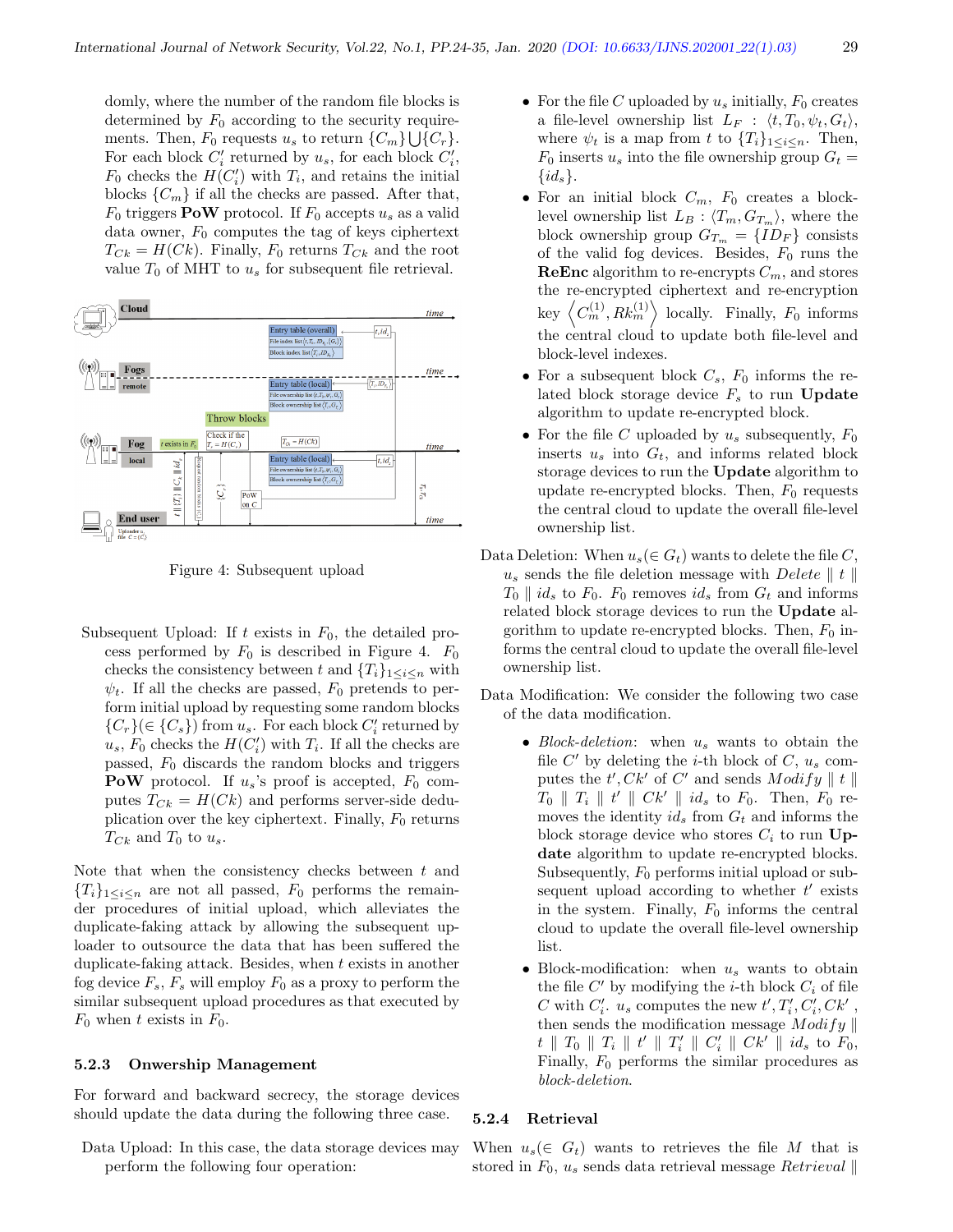

Figure 5: Ideal system model of fog storage

 $t \parallel T_0 \parallel T_{Ck} \parallel id_s$  to  $F_0$ .  $F_0$  validates the validity of the  $u_s$  through the file-level ownership list  $L_F$ , and requests all related storage devices  $F_s$  for corresponding file blocks and re-encryption key. Then,  $F_s$  validates the validity of  $F_0$  through the block-level ownership list  $L_B$ , and returns the file blocks.  $F_0$  constructs a file ciphertext  $C^* = C_1^{(*)} \parallel \cdots \parallel C_n^{(*)}$ , and computes a re-encryption key ciphertext  $C_{Rk}$  via **RkDrv** algorithm. Then,  $F_0$  returns  $\langle C^*, Ck, C_{R_k} \rangle$  to  $u_s$ .  $u_s$  takes the  $C^*, Ck$ , and  $C_{R_k}$  as input to run the Dec algorithm to obtain the file M.

#### 5.2.5 Dynamic Data Storage

In fog computing, the central cloud offers a wide range of low-latency computing services by using fog device adjacent to the users, which means that the distance from local fog device to end user (intra-network) is much less than that from the central cloud to this fog device (internetwork). Therefore, the data access costs and latency is mainly caused by inter-network transmission. To reduce the service costs and latency, we propose a novel dynamic data storage strategy, which can periodically store data blocks in the devices of the fog computing according to the service demand.

For a concise illustration, we establish a ideal fog storage system as shown in Figure 5, where the six fog devices are distributed uniformly. Suppose that the distance from each fog device to cloud is  $r$ , the distance from  $j$ -th fog each tog device to cloud is r, the distance from *j*-th tog<br>device to  $F_1$  is  $d_j$ , and  $\{d_j\}_{1 \leq j \leq 6} = \{0, r, \sqrt{3}r, 2r, \sqrt{3}r, r\}$ . For a block of size  $S_{C_i}$  that stored in  $F_1$  periodically, we assume that the number of access from  $j$ -th fog device to  $C_i$  is  $num_j$ . Then, we introduce the following notions:

$$
cost_{C_i} = \sum_{j=2}^{n} d_j \cdot num_j \cdot S_{C_i}
$$
  
\n
$$
cost'_{C_i} = \sum_{j=1}^{n} num_j \cdot r \cdot S_{C_i}
$$
  
\n
$$
Rate_{C_i} = cost_{C_i}/(cost_{C_i} + cost'_{C_i}).
$$

Where  $cost_{C_i}$  is the total access costs of block  $C_i$  stored in  $F_1$ , the  $cost'_{C_i}$  is the total access costs of block  $C_i$  stored in the central cloud. Notably, when  $Rate_{C_i} > 0.5$ , it is cost-efficient for  $F_1$  to move local block  $C_i$  to the central cloud. Without loss of generality, we assume that each

fog device accesses  $C_i$  with an identical possibility. Then, the mean distance for fog devices to access block  $C_i$  is the mean distance for fog devices to access b<br> $(4 + 2\sqrt{3})r/5$ . Thus,  $Rate_{C_i} > 0.5$  means that:

$$
rate_{F_1} = \frac{num_1}{\sum_{j=1}^{n} num_j} < \frac{2\sqrt{3} - 1}{4 + 2\sqrt{3}} = rate_0
$$

Where  $rate_{F_1}$  is the percentage of the accesses launched by local device in total accesses. Obviously, the  $rate_0$  is a suitable criterion for data storage devices to determine the next storage location of  $C_i$ , since rate<sub>0</sub> causes less computational overhead than  $Rate_{C_i}$ .

In the proposed dynamic data storage strategy, the central cloud computes the  $rate<sub>0</sub>$  as a system parameter. The fog device  $F_s$  will move a local block to the central cloud if  $rate_{F_s} < rate_0$ . Similarly, a block stored in cloud will be moved to fog device  $F_j$  if  $rate_{F_j} > rate_0$ . The decrease of data access costs is mainly caused by the decrease of mean access distance of fog devices in this dynamic data storage strategy, which also reduces the latency of data service. Besides, we allow the central cloud to adjust  $rate_0$  according to service demand.

# 6 Security Analysis

#### 6.1 Privacy

In the proposed scheme, each data block of the unpredictable file is re-encrypted with re-encryption key  $Rk_i^{(1)}$ from  $C_i$  to  $C_i^{(1)}$  in the initial upload phase. When the file ownership changes,  $\langle C_i^{(j)}, R k_i^{(j)} \rangle$  is updated with  $\langle C_i^{(j+1)}, R k_i^{(j+1)} \rangle$ . The re-encryption key is retained secretly in the block storage device, and is distributed securely to a valid user  $u_s$  only when  $u_s$  retrieves the corresponding file. Therefore, the outside adversary cannot decrypt the ciphertext without the valid re-encryption key.

For a stronger security demonstration, we make a compromise to assume that the outside adversary obtains the corresponding identity and decrypts all blocks from  ${C_i^{(*)}}$  to  ${C_i}$ . In this case, bounded by the hardness assumption of DLP, the outside adversary plays an identical role with the inside adversary since they cannot obtain the master key  $k_{mas}$  from  $t = g^{k_{mas}}$ . Besides, both the inside and the outside adversary are unable to learn any information from the ciphertext blocks  $\{C_i\}$ . We follow give an outline of security proof based on the existing works [1, 3, 23].

Theorem 1. Let SKE. {KeyGen, Enc, Dec} be a symmetric encryption scheme with key length  $\lambda$ , and model  $H(\cdot)$ as a random oracle. If there exists an adversary  $\mathcal{B}'$  that can break the KR-security with advantage  $\operatorname{Adv}_{\operatorname{KR}}^{\mathcal{B}'}(\lambda)$ , and exists an adversary  $\mathcal{D}'$  that breaks the ROR-security with advantage  $\text{Adv}_{\text{ROR}}^{\mathcal{D}'}(\lambda)$ . There exists a PRV\$-CDA-B adversary  $A$  in the proposed scheme such that:

$$
\mathrm{Adv}_{\mathrm{PRVS-CDA-B}}^{\mathcal{A},\mathcal{M}}(\lambda) \leq \mathcal{O}(qn) \cdot \mathrm{Adv}_{\mathrm{KR}}^{\mathcal{B}'}(\lambda)
$$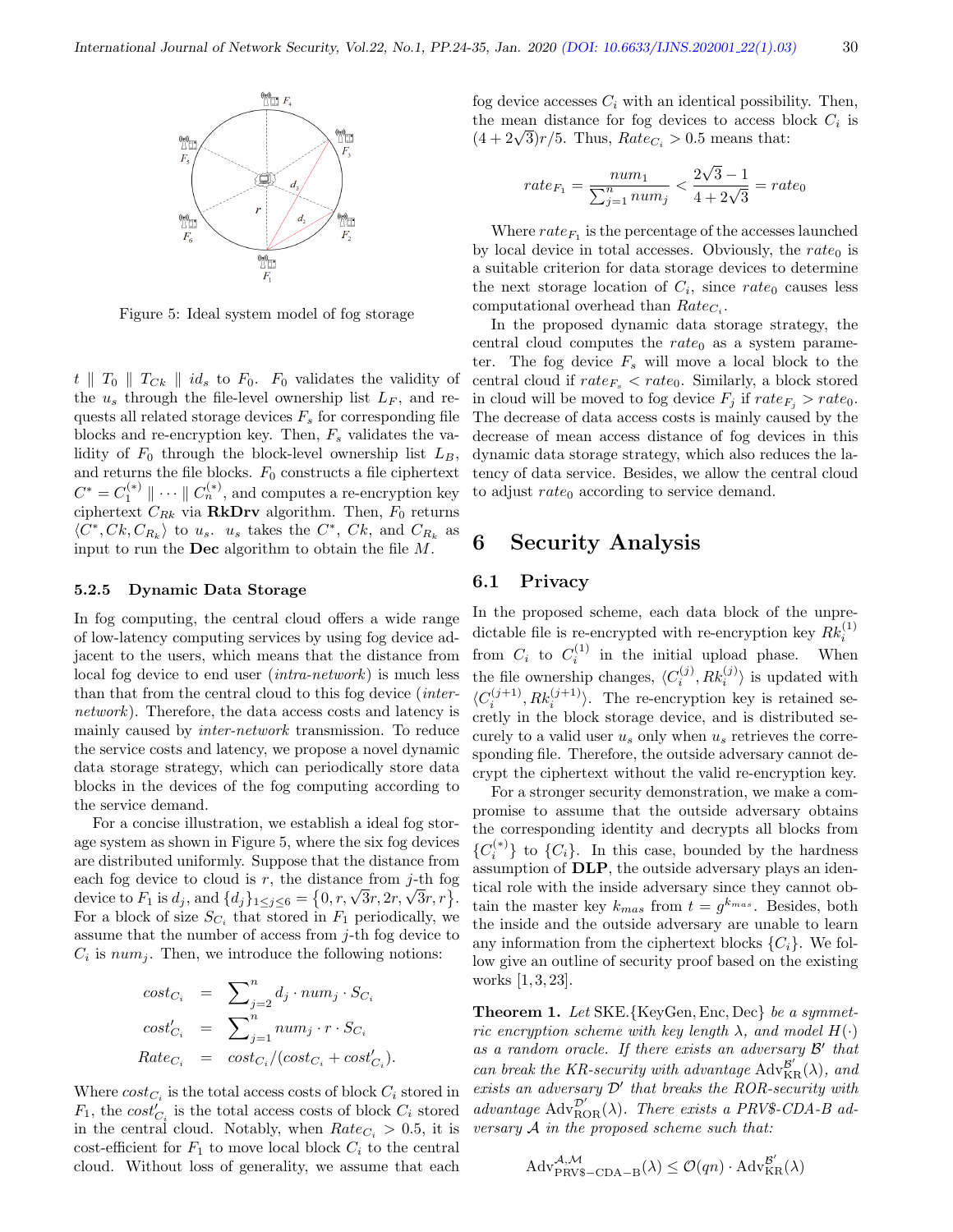$$
+\mathrm{Adv}_{\mathrm{ROR}}^{\mathcal{D}'}(\lambda)+\frac{n^2}{2^{B+1}}+\frac{qn}{2^\mu}
$$

where M is a block-source with min-entropy  $\mu$ , B is the length of a block, n is the number of block messages, and q is the number of queries to  $H(\cdot)$  by A.

Proof. We introduce a sequence of PRV\$-CDA-B games to prove the privacy of our scheme by transiting the game from the world of hidden bit 0 to the world of bit 1. Meanwhile, we demonstrate that each transition is indistinguishable from the security of the underlying primitive.

Game  $G_0$ : An initial game that holds a hidden bit 0.

- Game  $G_1$ : Except that a table is created by the challenger  $\mathcal C$  to track the random oracle queries when encrypting the file  $M$ , this game is identical to  $G_0$ . On the condition that all  $M_i$  are distinct,  $\mathcal C$  will abort the game if the result of a query  $X$  has been defined as  $H(X)$  during an earlier query. Thus,  $Pr[G_0^{\mathcal{A}}] \leq Pr[G_1^{\mathcal{A}}] + Pr[G_1^{\mathcal{A}} \text{ sets bad}]$ . Note that the total number of random oracle queries is bounded by the number of ciphertexts. By union bound, we conclude that  $Pr[G_1^{\mathcal{A}} \text{ sets bad}] = \sum_{i=0}^{n-1} \frac{i}{2^B} < \frac{n^2}{2^{B+1}}$ .
- Game  $G_2$ : During the challenge phase, this game is identical to  $G_0$  until A makes a "bad" query of  $H(X)$ , and  $C$  aborts game due to the "bad" query. Bounded by the KR-security of the symmetric-key encryption scheme, we argue that this occurrence is negligible.

Note that the hash value of data is used as an encryption key in symmetric encryption, and the corresponding ciphertexts are sent to  $A$ . Suppose that an adversary  $\beta$  makes such bad queries with nonnegligible probability, we can break the KR-security by building an adversary  $\mathcal{B}'$ .  $\mathcal{B}'$  just guesses hash query  $j^*$  and the encryption index  $i^*$ . Besides,  $\mathcal{B}'$ plants its own key-recovery challenge  $c^*$  in the  $i^*$ th encryption and outputs  $j^*$ -th hash query. Thus,  $Pr[G_1^{\mathcal{A}}] \leq Pr[G_2^{\mathcal{A}}] + Pr[G_2^{\mathcal{A}} \text{ sets bad}]$ . By a hybrid  $\text{argument}, \Pr[G_2^{\overline{A}} \text{ sets bad}] \le \text{qn}' \cdot \text{Adv}_{KR}^{\mathcal{B}'}(\lambda).$ 

- Game  $G_3$ : A further transition is to replace all encryptions of message  $M[i]$  or  $M'[j]$  with encryptions of random messages of the same length. This is possible due to ROR-security of the symmetric-key encryption scheme. Suppose that an adversary  $\mathcal D$  who can distinguish this game from  $G_2$ , so an adversary  $\mathcal{D}'$  can be built to breaks the ROR-security as follows. In ROR game,  $\mathcal{D}'$  computes the ciphertext for  $\mathcal D$  by querying its encryption oracle, then  $\mathcal{D}'$  outputs the output of  $\mathcal{D}$ . Pr[G<sub>3</sub><sup>A</sup> sets bad]  $\leq$  Adv<sub>ROR</sub>( $\lambda$ ). Thus,  $Pr[G_2^{\mathcal{A}}] \leq Pr[G_3^{\mathcal{A}}] + Pr[G_3^{\mathcal{A}} \text{ sets bad}].$
- Game G<sub>4</sub>: When A queries  $H(M[i])$  for some i, C aborts. Recall in  $G_3$ , for the adversary  $A$ , all the ciphertexts are independent of the true ciphertext C. So we can bound the above probability by applying the min-entropy of  $M$ . By union bound,

we have  $Pr[G_4^{\mathcal{A}} \text{ sets bad}] = \sum_{i=1}^n \frac{q_i}{2^{\mu}} \leq \frac{qn}{2^{\mu}}$ . Therefore,  $Pr[G_3^{\mathcal{A}}] \leq Pr[G_4^{\mathcal{A}}] + Pr[G_4^{\overline{\mathcal{A}}} \text{ sets bad}]$ . Moreover, **Game 4** implements exactly the case where  $b = 1$ such that:

$$
Adv_{PRVS-CDA-B}^{\mathcal{A},\mathcal{M}}(\lambda) = Pr[G_0^{\mathcal{A}}] - Pr[G_4^{\mathcal{A}}].
$$

## 6.2 Integrity

When the valid data owner  $u_s$  obtains outsourced file  $M'$ during **Retrieval** phase,  $u_s$  can verify the integrity of outsourced data based on whether the equation  $t = g^{H(M')}$ holds. Furthermore, the proposed scheme alleviates the duplicate-faking attack by allowing the subsequent uploader to outsource the data that has been suffered the duplicate-faking attack. In this way, the correct version is stored in fog storage.

#### 6.3 Leakage Resilience

In the proposed scheme, the outside adversary cannot learn the existence of outsourced data by launching CoF attack, since they cannot accurately distinguish whether they are performing an initial upload or a subsequent upload according to the respond of  $F_0$ . Specifically, when a data owner  $u_s$  tries to upload file C to local fog device  $F_0$ , four cases may occur as follows:

Case  $(1)$ : All blocks of C are not in fog storage;

Case  $(2)$ : Partial blocks of C are not in fog storage;

Case (3): All blocks of  $C$  are in fog storage, but  $C$  is not;

Case  $(4)$ : C exists in fog storage.

During the data outsourcing phase,  $F_0$  requests data owner to upload blocks that consist of initial blocks and some random blocks, where the number of random data blocks is determined by the  $F_0$  according to the security requirement. When the number of the requested blocks is equal to the sum of the target file, Case (2) is indistinguishable from Case (1); When the number of initial blocks is 0, Case  $(2)$ , Case  $(3)$  and Case  $(4)$  are indistinguishable. Then, all blocks returned by  $u_s$  will be checked. If all of the checks are passed, the PoW protocol will be triggered. In the actual service scenario, the Case  $(2)$ , Case  $(3)$  and Case  $(4)$  are occurring in data outsourcing phase frequently, where the uploader cannot learn the existence of outsourced data from the respond of  $F_0$ . Therefore, our scheme protects the outsourced data from the side information leakage.

#### 6.4 Forward and Backward Secrecy

In the proposed scheme, when a data owner  $u_s(\in G_t)$ deletes or modifies the outsourced file  $C$ , the file storage device  $F_s$  removes  $u_s$  from file-level ownership list, and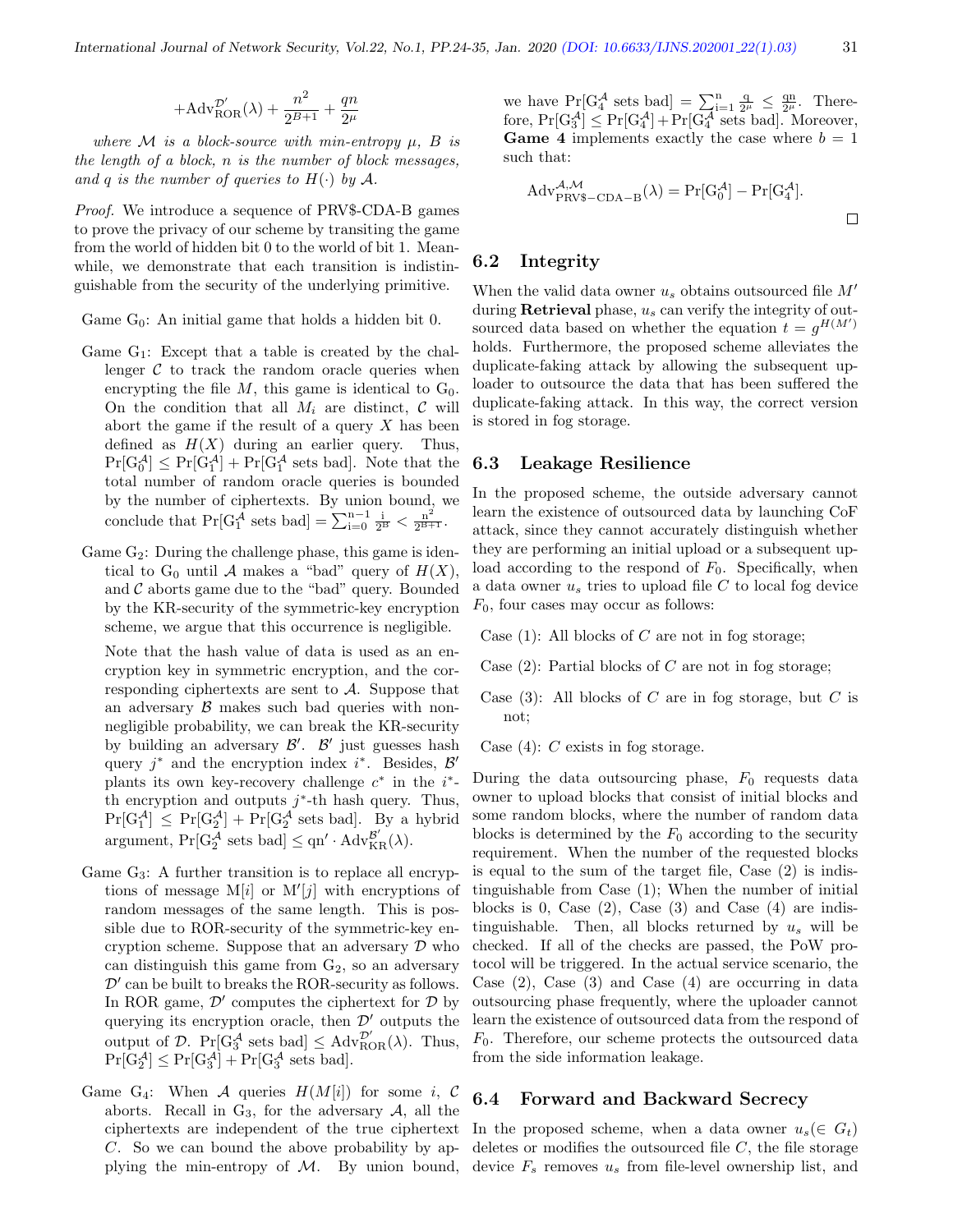informs the related block storage devices to update the data blocks and re-encryption key. Specifically, for a block  $C_i^{(j)}$ , a random exponent  $r_{j+1}$  is chosen to generate the  $\mathcal{L}_i$ , a random exponent  $\tau_{j+1}$  is chosen to generate the<br>new re-encryption key  $Rk_i^{(j+1)}$  that will be securely stored in the block storage device. Then, the block ciphertext  $C_i^{(j)}$  is re-encrypted to  $C_i^{(j+1)}$  with  $Rk_i^{(j+1)}/Rk_i^{(j)}$ . When a valid data owner  $u_s$  requests the outsourced file, all block re-encryption keys will be integrated with the identity of  $u_s$  and returned to  $u_s$ . In this way, our scheme ensures the forward secrecy of outsourced data since the revoked users cannot decrypt the updated ciphertext without a valid re-encryption key.

When a subsequent uploader  $u_s$  uploads file to fog storage, the file storage device  $F_s$  inserts  $u_s$  into the file-level ownership list and informs the related block storage devices to update the data blocks and re-encryption keys. All of the re-encryption keys are distributed to  $u_s$  in a secure manner during the Retrieval phase. Thus, the unauthorized users are unable to decrypt the updated ciphertext since they have no re-encryption key before they obtain valid ownership by uploading the data. The backward secrecy of the outsourced data is guaranteed.

# 7 Performance Analysis

In this section, we analyze the proposed scheme and compare it with some state-of-the-art deduplication schemes in theoretical and practical aspects.

## 7.1 Comparisons

Table 1: Comparison of deduplication schemes

|               | Ownership<br>management | Leakage<br>resilience | Dynamic<br>storage |
|---------------|-------------------------|-----------------------|--------------------|
| BKR [1        |                         |                       |                    |
| <b>HKSK</b>   | File-level              |                       |                    |
| KH            | File-level              |                       |                    |
| $_{\rm nirs}$ | Block-level             |                       |                    |

Table 1 shows the comparison results of some deduplication schemes in terms of ownership management, leakage resilience, and dynamic data storage. In addition to BKR, the remainders provide ownership management for the outsourced data by updating key. Specifically, KH and HKSK achieve ownership management in filelevel deduplication, and our scheme achieves ownership management in block-level deduplication, which supports more space savings in fog storage. As regards the leakage resilience in secure deduplication, HKSK can prevent data from the side information leakage based on its serverside deduplication architecture, and the BKR and KH are vulnerable to the side information leakage since the outside adversary could learn the existence of the data by launching the CoF attack. Due to our unique deduplication protocol, the proposed scheme can resist the side information leakage efficiently.

Both BKR and HKSK do not support dynamic data storage due to their architecture of single server cloud storage. KH alleviates the service pressure on the central cloud by storing the outsourced data in fog device in a period. However, all of the outsourced data will be moved to the central cloud finally. Our scheme requires the block storage devices periodically store blocks based on the service demand to reduce service costs and latency while alleviating the pressure on the cloud server.

Table 2: Notations used in theoretical analysis

| Notation         | Description                                           |
|------------------|-------------------------------------------------------|
| $C_G$            | Bitlength of an element in G                          |
| $C_{Z}$          | Bitlength of an element in $\mathbb{Z}_n^*$           |
| $C_H$            | Bitlength of a hash value                             |
| $C_M$            | Bitlength of a file $M$                               |
| $C_k$            | Bitlength of a block keys ciphertext                  |
| $C_{Rk}$         | Bitlength of a ReEnc keys ciphertext                  |
| $\boldsymbol{n}$ | Number of blocks in file $M$                          |
| m                | Number of unduplicate blocks of $M$                   |
| $\boldsymbol{r}$ | Number of requested random blocks                     |
| $\mathbf{u}$     | Number of challenge blocks                            |
| O                | Number of data owners of file $M$                     |
| $\epsilon$       | Evaluation of bilinear map                            |
| H                | Evaluation of hash function                           |
| Exp              | Evaluation of exponentiation                          |
| $_{Mul}$         | Evaluation of multiplication                          |
| Enc              | Evaluation of symmetric key encryption/decryption     |
| $E_k$            | Evaluation of the encryption/decryption of block keys |

## 7.2 Efficiency Analysis

We define the notations in Table 2, which are used in the following efficiency analysis in terms of computation costs, communication overheads and storage overheads.

Computation costs: Table 3 shows the computation costs of different deduplication schemes in different phases. The initial upload includes the costs of all operations for the initial uploader to outsource a new data to the remote storage. Similarly, the subsequent upload includes the costs of the subsequent uploader to regenerate the data which exists in remote storage. Verification includes the costs caused by the PoW process, Update invokes the costs for the data update, and Retrieval invokes the costs for the decryption of outsourced data on client-side.

With regard to initial upload, subsequent upload, and retrieval phases, the computation costs of our scheme are similar to HKSK and BKR, where the additional symmetric encryption operation is caused by block keys management, and it is acceptable in large file deduplication. Besides, the computation of HK is higher than other schemes, which will be illustrated with corresponding simulation experiment in the following subsection.

Only the KH and our scheme support the PoW and ownership management. As regards the verification, the computation costs of our scheme are less than KH, since the PoW protocol employed in our scheme supports multiple blocks verification simultaneously.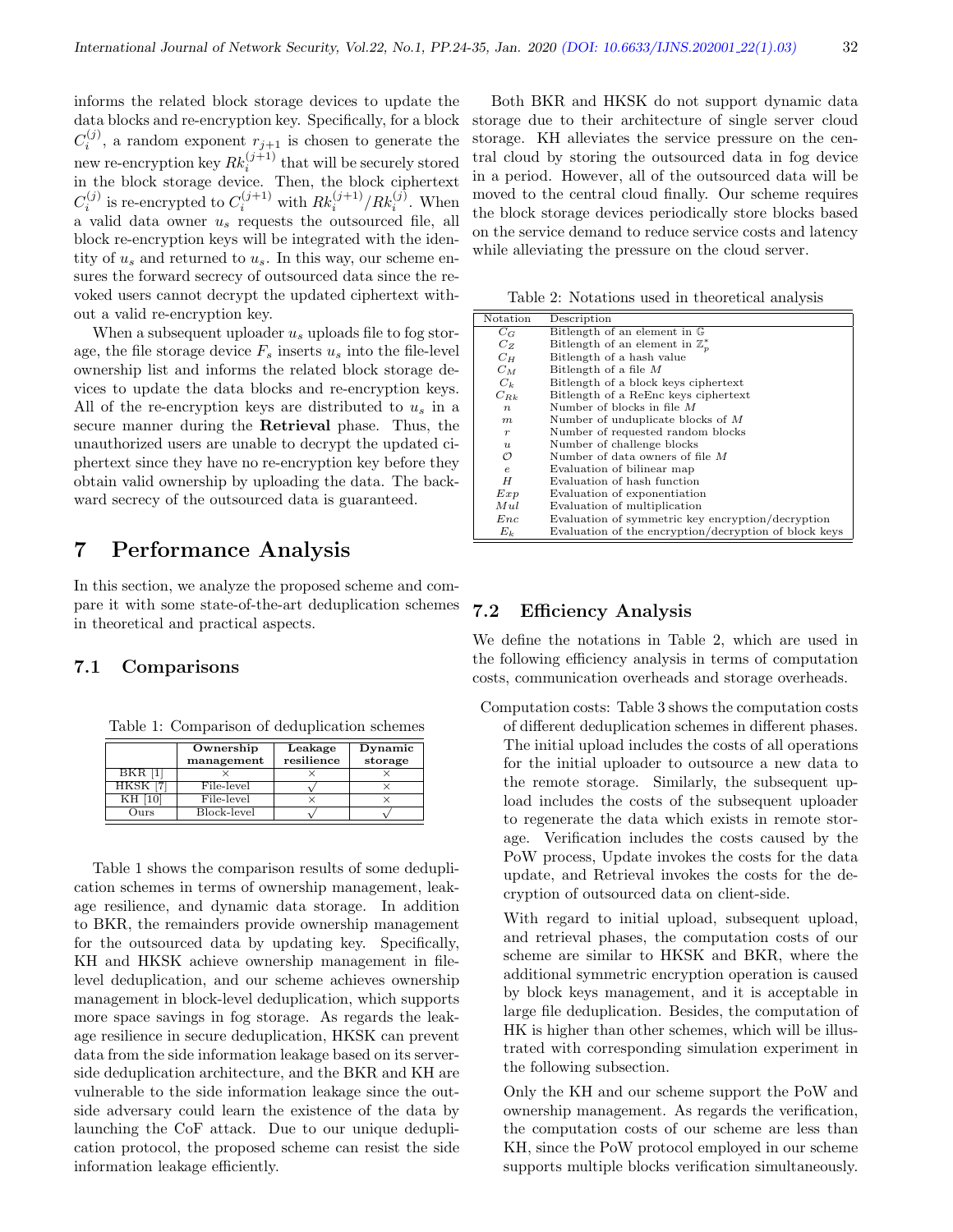|           | Initial upload    | Subsequent upload | <b>Verification</b>                | Update                   | Retrieval    |
|-----------|-------------------|-------------------|------------------------------------|--------------------------|--------------|
| $BKR$ [1] | $nEnc + 2H$       | $nEnc + 2H$       | $\overline{\phantom{0}}$           | $\overline{\phantom{0}}$ | nEnc         |
| KHSK [7]  | $nEnc + 2H$       | $nEnc + 2H$       | $\overline{\phantom{0}}$           | $\overline{\phantom{0}}$ | nEnc         |
| KH [10]   | $3e + 5Exp$       | $3e + Exp$        | $u(\log n+1)H$                     | $({\cal O}+3)Exp$        | $2e + Exp$   |
|           | $+(n+5)Mul + 1H$  | $+(n+3)Mul + 1H$  |                                    | $+(n+1)Mul$              | $+(n+3)Mul$  |
| Ours      | $nEnc + E_k + 2H$ | $nEnc + E_k + 2H$ | $\sum_{i=1}^{u} (\log n + 2 - i)H$ | $nExp + 2nMul$           | $nEnc + E_k$ |
|           |                   |                   |                                    |                          | $+nMul$      |

Table 3: Comparison of computation costs

Table 4: Comparison of communication and storage overhead

|                | Communication overhead |                                       |                | Storage overhead            |             |
|----------------|------------------------|---------------------------------------|----------------|-----------------------------|-------------|
|                | Initial upload         | Subsequent upload                     | Retrieval      | Service provider            | Data owners |
| <b>BKR</b> [1] | $C_M+3C_H$             | $2C_H$                                | $C_M + C_H$    | $C_M + 2C_H$                | $2C_H$      |
| HKSK [7]       | $C_M + C_H$            | $C_M + C_H$                           | $C_M + 2C_H$   | $C_M + 2C_H$                | $2C_H$      |
| KH [10]        | $C_M + C_H + 3C_G$     | $C_G + u(\log n + 1)C_H$              | $C_M+4C_G+C_H$ | $C_M +  \mathcal{O}  C_G$   | $C_H+C_Z$   |
| Ours           | $\frac{m+r}{m}C_M$     | $\frac{r}{n}C_M+C_k$                  | $C_M + 2C_H$   | $\frac{m}{n}C_M + (n+2)C_H$ | $3C_H$      |
|                | $+(n+2)C_H + C_k$      | $+\sum_{i=1}^{u} (\log n + 2 - i)C_H$ | $+C_k+C_{Rk}$  | $+C_k+C_{Rk}$               |             |

Considering the Update, with the increasing volume of the data owners, our scheme consumes less time than that of the KH.

Table 4 summarizes the comparison results of different schemes in terms of communication and storage overhead. The proposed scheme supports blocklevel client-side deduplication, and other schemes are file-level deduplication scheme, which means that our scheme saves more storage space and bandwidth.

- Communication overheads: Compared with other schemes, only the partial data blocks are requested in our scheme during the initial upload phase, which saves more bandwidth than other schemes. Despite some random blocks are requested in the subsequent upload, the additional overheads can be regarded as a tradeoff since our scheme obtains a better leakage resilience than the common client-side deduplication and more bandwidth savings than the serverside deduplication.
- Storage overheads: Based on the architecture of blocklevel deduplication, our scheme provides more efficient space savings than other schemes. Furthermore, considering the implementation of ownership management in the proposed block-level deduplication scheme, the increase in space caused by block tags, block key ciphertext, and re-encryption keys ciphertext can be seen as a trade-off, that is negligible.

## 7.3 Simulation

We conduct a series of simulation experiments to analyze the performance of the proposed scheme in terms of computation costs and resource utilization.

Primarily, we measure the computation costs of MLEbased schemes during different phases by using the

 $Crypto++ library$  ver. 5.6.2, where the SHA-256 is used as a cryptographic hash function to generate encryption key and tags, and the AES-128 with Electronic Code Book (ECB) mode is employed as an encryption/decryption function. Besides, we use the Pairing-Based Cryptography (PBC) library (Version 0.5.14) built upon the GNU Multiple-Precision (GMP) library (Version 6.0.0a) to implement HK's scheme. The size of the blocks is 1MB. All experiments are performed on a laptop with the 2.5 GHz Intel(R)  $Core(TM)$  i5-3210M CPU and 8GB memory. Note that each experimental data was obtained from the average of 20 repeated samples.

The computation costs of different schemes are shown in Figure 6. As is illustrated in Figure  $6(a)$ , the computation costs of each scheme in Setup phase will not change with the size of the file, and our scheme consumes almost 3.5ms in this phase, which is the same as that of BKR and HKSK. Besides, the KH's computation costs is 15ms and is higher than other schemes. During the outsourcing and retrieval phases, the computation costs of each scheme are shown in Figure  $6(b)$  and Figure  $6(c)$ , which are proportional to the size of the outsourced data.

During the data Outsourcing phase, when the size of the outsourced file is 10MB, the outsourcing time is 1.2s for BKR and HKSK, 2.8s for KH, and 1.5s for our scheme. While the file size increases to 1024MB, the corresponding time is 122.9s, 280.4s and 151.2s. Compared with BKR and HKSK, the additional computation costs of our scheme is caused by the block tags generation, which is necessary for the proposed block-level deduplication.

During the Retrieval phase, when the size of outsourced data is 10MB, the computation time is 1.02s for BKR, HKSK, 1.46s for KH, 1.1s for our scheme. While the file size increases to 1024MB, the corresponding time is 102.9s, 180.4s, 103.5s. Note that the computation time of our scheme is almost 57.4% as that of KH.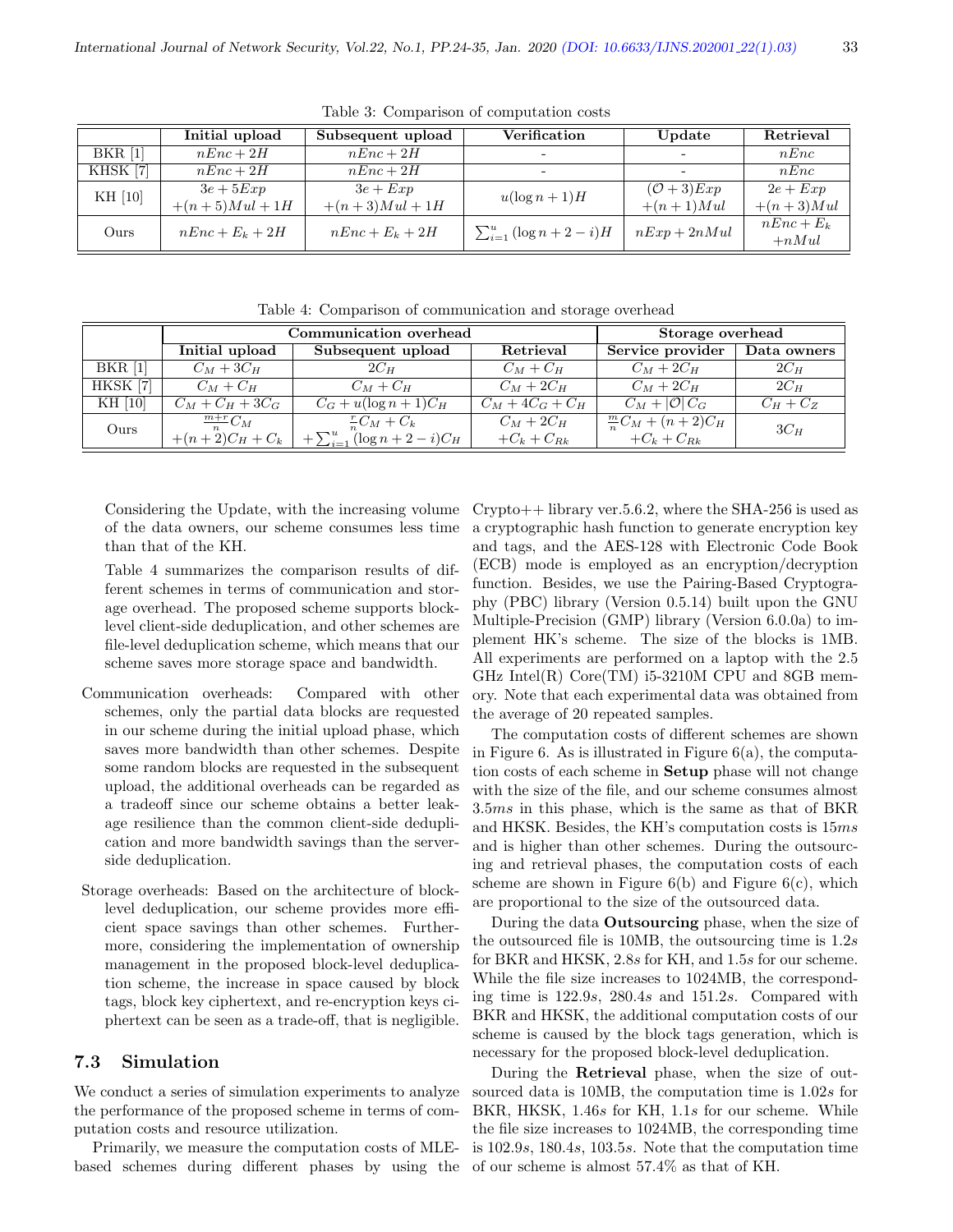

Figure 6: Comparison of computation time



Figure 7: Data access of inter-network

Next, we analyze the rationality of our dynamic data storage strategy under ideal fog storage model mentioned before. For simplicity, the number of total access from fogs to blocks is assumed as 100, the distance between fogs and cloud is assumed as 1 unit, the data transmission speed is  $2s/unit$  and the size of block  $C_i$  is assumed as 1Mb. We conduct a large number of simulation experiments, and select some samples randomly for analysis.

As is depicted in Figure  $7(a)$ , a block is suitable to store in its current fog device if its  $Rate_{C_i} < 0.5$ . Notably, the trend of actual distance simulation (highlighted by blue) is similar to that of the mean distance simulation (highlighted by black). Besides, the value of actual distance simulation and mean distance simulation are close to 0.5 when the remote access ratio  $(1 - rate_{F_1})$ , highlighted by red) approaches a specific value (highlighted by green). Distinctly, the proportion  $rate_{F_1}$  of the local accesses in total accesses can be used as the criterion to determine the next storage location of the block.

Under the same block access situation, we demonstrate the performance of our dynamic storage strategy in Figure 7(b) and Figure 7(c). Notably, Both the access costs and latency of our scheme are always equal to the minimum of the other two situation. Thus, our dynamic data storage strategy achieves efficient resource savings and low-latency services.

# 8 Conclusion

This paper has proposed a secure and efficient BC-Dedu scheme in commercial fog computing, which provides a comprehensive privacy-preservation for the outsourced data, especially in leakage resilience, forward and backward secrecy. Besides, we proposed a dynamic data storage strategy to obtain low-cost and low-latency data access services by utilizing the fog storage resource efficiently. Both the security and performance analysis demonstrate that the proposed scheme is suitable for the deduplication of large encrypted data in fog storage where ownership changes frequently.

# Acknowledgment

This work is supported by the Fundamental Research Funds for the Central Universities (XJS17053, JBF181501).

# References

- [1] M. Bellare, S. Keelveedhi, and T. Ristenpart, "Message-locked encryption and secure deduplication," in Advances in Cryptology, pp. 296–312, 2013.
- [2] F. Bonomi, R. Milito, J. Zhu, and S. Addepalli, "Fog computing and its role in the internet of things," in